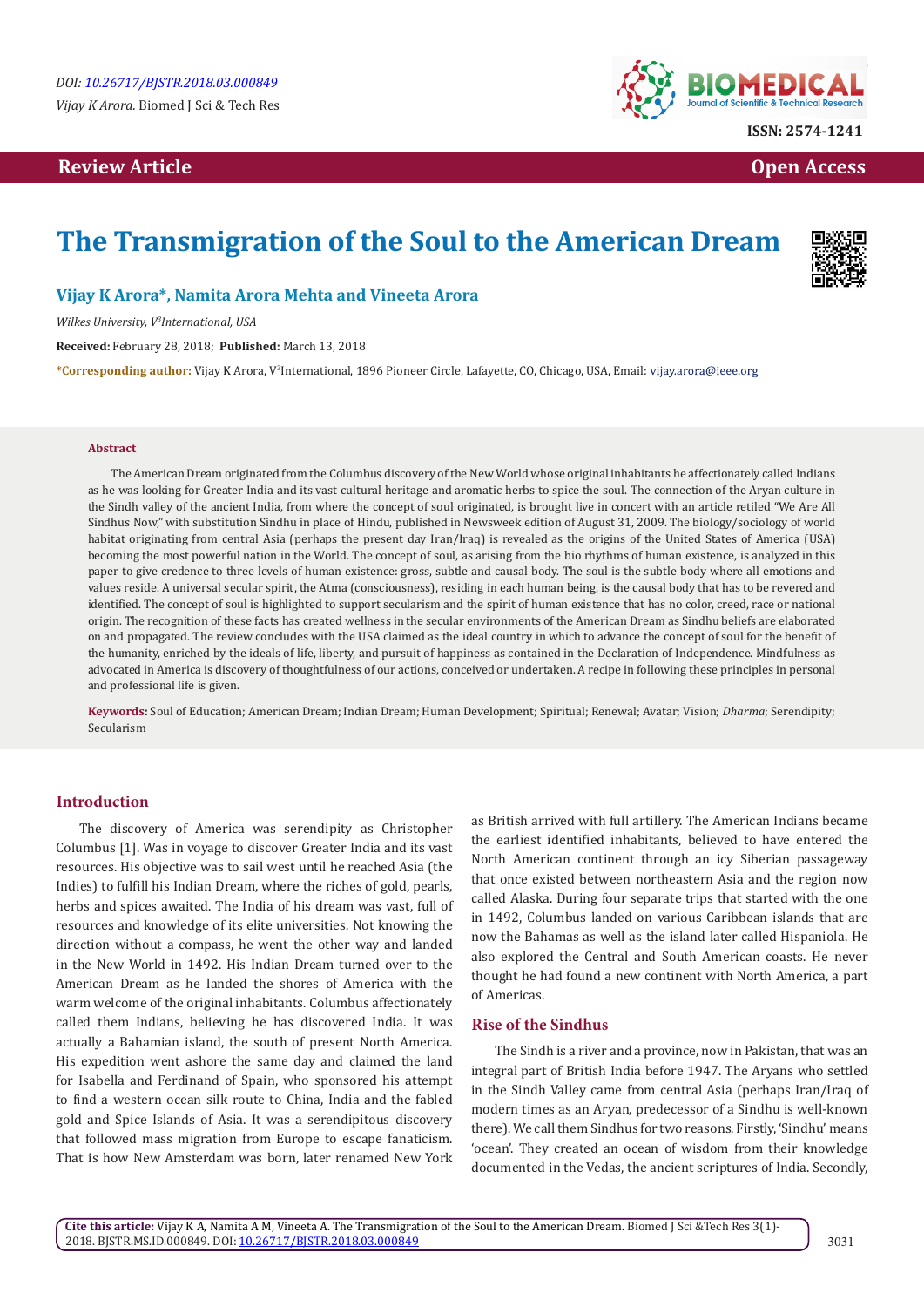Sindh culture evolved into what we call Sindhuism that with twisted pronunciation became Hinduism resulting in rituals, which is accidentally portrayed as a pluralistic religion worshipping many gods. Yet, there is third reason to call them Sindhus; they crossed the oceans to create an influential Sindhu Diaspora all over the world. We know no country on this planet where Sindhu influence is not present. In fact, Sindhuism, rekindling spiritual Hinduism, gives the freedom to think and be free from bondage to any god or goddess, even liberates Sindhus from their birthplace to search for knowledge, wisdom and innovation. Sindhus were deeply engrossed in reasoning through dialogue [2]. Cites a commentary on cover page of his book from The Pioneer of 8 March 1894, an American newspaper. The Pioneer calls them genuine Hindus which is equivalent to what we call Sindhus. Their presence made Greater India not only the centre of knowledge, but also gave her the wisdom to bring happiness to all human beings leading to *Sat Chit Ananda* (existence-awareness-bliss). Renowned scholars of the past converged around the renowned universities of Nalanda (more on this in Soul of Education section), Taxila and Mohenjo-Daro in the zest to find the soul of human existence, Atma, the all-pervasive consciousness. Soul and Atma are often taken to be synonymous, but they are different. This distinction will become clear when we see soul as subtle body (*sukhasam srira*) and Atma as causal body (*karan srira*) andan individual seen as a gross body (*sathul srira*) by the world. All three are in relationship with one another.

## **The Soul of Education**

If a civilization like that of the Sindhus of the Sindh (Indus) valley were to be destroyed, the first thing to do would bet attack the educational institutions to make people ignorant, as this will make ruling over them easier. This method of making people ignorant is found to work in favor of rulers, including priests, who boast of their knowledge and prowess in giving instructions to followers. Mao Zedong renewed the spirit of the Chinese Revolution, fearing that China would develop along the lines of the Soviet model, as he was concerned about his own place in history. Schools and colleges were closed and the economy started to suffer. Similarly, all the famous universities of India were leveled by invaders. That became the beginning of the end of the Indian Dream as prosperity in all forms evaporated and wealth looted by invaders. Nalanda University [3]. Was founded in 427 AD. Many non-resident Indians (NRIs) are doing concerted effort to revive it to original glory. Nalanda University has been a renowned centre for learning from the 5th century until it was destroyed by Bakhtiyar Khilji in the 12th century. Garten proclaims, "One of the most important universities in the world, was developed not in the medieval west, but right here in India: Nalanda University… was instrumental in producing people who are capable of understanding and articulating what it means to have universal knowledge, knowledge that is applicable across cultures and across times." That was the Indian Dream turning into an American Dream as ideas propagated towards Western hemisphere [3].

Notes in New York Times, "It [Nalanda] was devoted to Buddhist studies, but it also trained students in fine arts, medicine, mathematics, astronomy, politics and the art of war. The university was an architectural and environmental masterpiece. It had eight separate compounds, 10 temples, meditation halls, classrooms, lakes and parks. It had a nine-story library where monks meticulously copied books and documents so that individual scholars could have their own collections. It had dormitories for students, perhaps a first for an educational institution, housing 10,000 students in the university's heyday and providing accommodation for 2,000 professors. Nalanda was also the most global university of its time, attracting pupils and scholars from Korea, Japan, China, Tibet, Indonesia, Persia and Turkey. Its demise was a result of waning enthusiasm for Buddhism in India, declining financial support from successive Indian monarchs and corruption among university officials." The burning of the buildings by Muslim invaders from what is now Afghanistan was the final straw for its demise. That was beginning of the extinction of Indian Dream.

Lord Macaulay on February 2, 1835 [4], Recited to the British Parliament, "I have travelled across the length and breadth of India and I have not seen one person who is a beggar, who is a thief, such wealth I have seen in this country, such high moral values, people of such caliber, that I do not think we would ever conquer this country, unless we break the very backbone of this nation, which is her spiritual and cultural heritage and therefore, I propose that we replace her old and ancient educational system, her culture, for if the Indians think that all that is foreign and English is good and greater than their own, they will lose their self-esteem, their native culture and they will become what we want them, a truly dominated nation." Some believe it not to be authentic address. However, the facts speak for themselves as it is compatible with the state of India before several invasions. *Dharma* (conduct of duties with high ethical standards) principles were prevalent in the minds of Indians before India was invaded.

The gurukula (home of guru the teacher) system of education with ongoing debates and dialogues was a common learning process. It was built on dharma principles. The authoritarian rule, turning away from Gurukula culture, was heard with quotes similar to "do not ask why; either do or die." That set the tone for British education in India. British education was structured with strict rules. American education [5]. On the other hand, relied on dialogues, discussion, and problem solving. The British, ruling the colonial world, had no intention to make the reigned ones thinkers and dreamers. They wanted them to be clerks, who followed orders. American education leaves room for questioning the established paradigms. The American Dream [6,7]. Is now being embraced as Washington Accord. The Washington Accord [7]. Is a mutual recognition agreement, which pertains to engineering programs, accredited by its signatories in their jurisdictions since 1989. Signatories to the Washington Accord are organizations responsible for accrediting engineering programs in Australia, Canada, China, Chinese Taipei, Hong Kong China, India, Ireland, Japan, Korea, Malaysia, New Zealand, Pakistan, Russia, Singapore, South Africa, Sri Lanka, Turkey, the United Kingdom, and the United States. Many more countries are provisional members, aiming to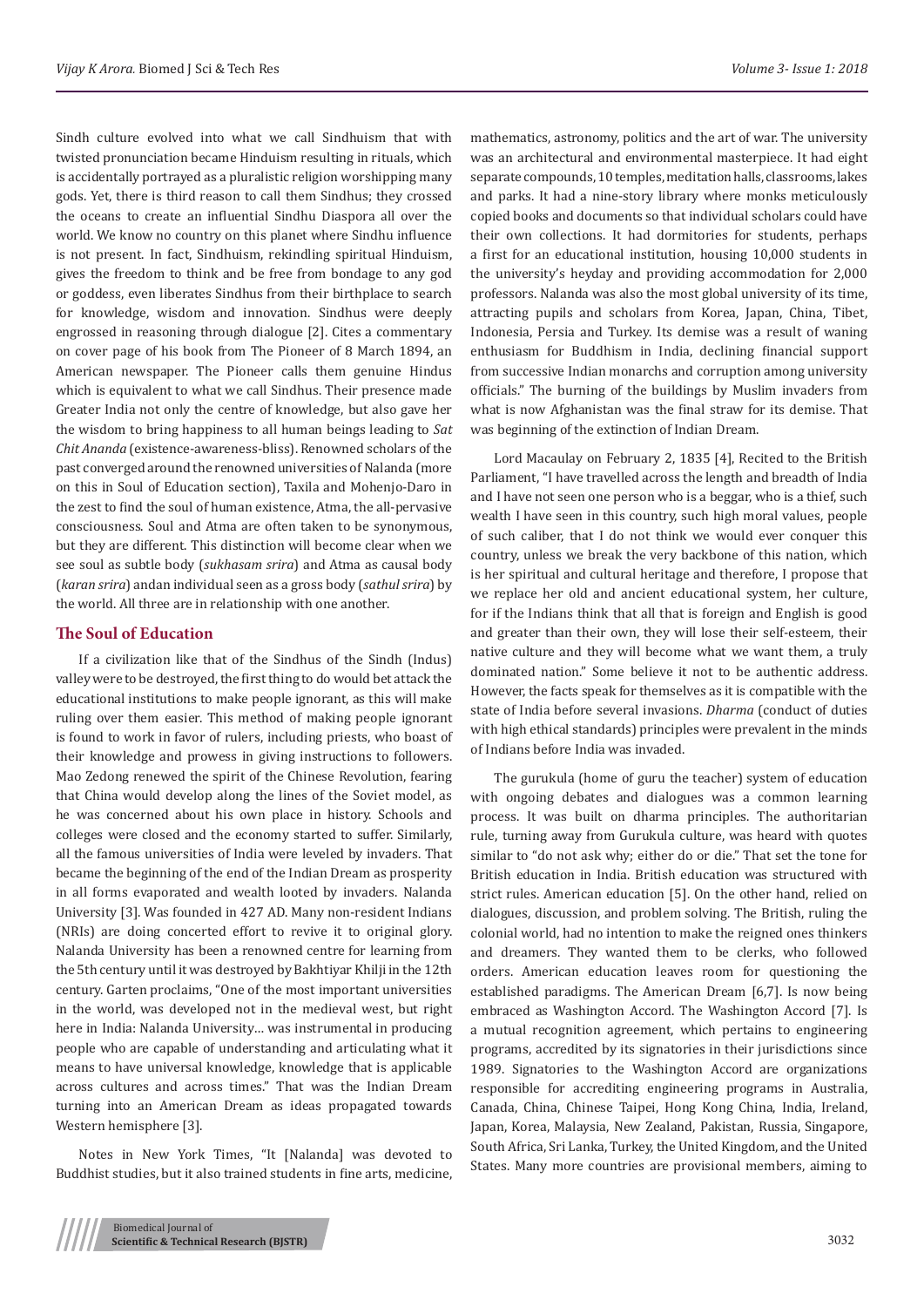get the full signatory status. That shows the soul of the American Dream is now attractive all over the globe [5,8].

Illuminating Indian Dream of 5000 years of science and innovation notes "From some of the earliest cities to interplanetary exploration, Indian innovation in science, technology and mathematics has dramatically shaped the world we live in today." That is exactly what American Dream is bringing out. Sindhus, following the dharma principles, were extremely spiritual in unearthing the forces that drove them towards finding a mission, vision and values of human enterprise. In some versions of history books and bible, Jesus Christ is stated to join Sindhu forces to advance the concept of happiness and contentment [9]. Learnt, while he was in Ladakh, that there existed ancient records of the life of Jesus Christ. In the course of his visit at the great convent, Notovitch located a Tibetan translation of a scholarly document entitled 'The Life of St. Issa'. Jesus is seen as Issa Masih in India, are incarnation of Buddha, the wise. 'Bodh', or sometimes written as 'bodha' in English, is wisdom and one who has attained wisdom with an enlightened mind is called the Buddha. In that context Sindhus are Buddhas. Jesus is Buddha [9]. While quoting Jesus a reluctant messenger, reveals that Jesus spent 17 years in India and Tibet. From age 13 to age 29, he was both a student and teacher of Buddhist and Sindhu holy men. The story of his journey from Jerusalem to Varanasi was recorded by Brahman historians. At the spiritual level, Christianity, Judaism, Sufism and Sindhuism are similar, all originating from the Zoroastrian view of soul. The rituals and engaged practices turn the spirituality into a religion. As rituals are repeated, these get embedded in the mind of practicing people of particular sect. It is easier to manage people by putting the fear of god or goddess in their mind. The priests may propagate the concept of sin and proclaim that they are the ones who are competent to get rid of those sins, of course with a price to pay. Jesus' followers created a doctrine of Christianity. As many practicing pundits arrived on the scene, differences of opinions bifurcated into many sects of the same religion. Catholic sect is the result of these bifurcations as it believed in universality.

Sindhus of early days managed ideas, not people or religions, leading them towards change, considering change to be the only constant that traditions cannot survive. Our bodies are changing and with the rise of the Internet, our thought processes are changing. As travel becomes ubiquitous, many cultures are mingling to create new ones, including through inter-racial marriage. The evolution of catholicity as the universality of acceptance is clearly visible in Pope Francis' sermons and many of the displays in the Vatican. With enhanced understanding, in practicing Sindhu principles, scholars are continuously engaged in debate to document what is beyond the gross body. That is how Sindhu scriptures were born. Mind, the collection of attitudes, is Brain's software. Indian scriptures are replete with dialogues between a Guru or teacher and a disciple. The Bhagwad Geeta is the dialogue between Krishna as a Guru and Arjuna as his devotee. In 18 chapters, the context keeps changing to illuminate the fact that what we are looking for externally is present within us in the consciousness (Atma).

*Tat twam asi* (that is you) is what Bhagwat Geeta unfolds in each chapter. Text and its context are well integrated in each chapter. That is why each chapter is yoga of particular characteristic. [10]. discuss the emerging facts from successful organizations, including universities, indicating Sindhu principles the real source of power in a knowledge-based economy. They combine technological prowess with entrepreneurship that may be spiritual in the sense of launching ideas into motion. It talks about turning the traditional quantitative-verbal thinker to a future-oriented visionary by redirecting the whole-brain thinking. Critical success factors in the development of an effective and efficient wise workers displaying wisdom for the 21st century are enumerated by [10]. Management of ideas initiate through thinking and generating alternatives. The choice is to pick the best alternative through prioritization.

## **Sindhu Doctrine**

The soul of the Sindhu doctrine in America originated from research by Lisa Miller [11]. In the *Newsweek* edition of August 15, 2009. Lisa Miller, as a scholar, followed the survey to document the public opinion. The summary of her research findings were published as "America is not a Christian nation. We are, it is true, a nation founded by Christians, and according to a 2008 survey, 76 percent of us continue to identify as Christian (still, that's the lowest percentage in American history). Of course, we are not a Hindu-or Muslim, or Jewish, or Wiccan-nation, either. A million-plus Hindus live in the United States, a fraction of the billion who live on Earth. But recent poll data show that conceptually, at least, we are slowly becoming more like Hindus and less like traditional Christians in the ways we think about God, ourselves, each other, and eternity. The Rig Veda, the most ancient Hindu scripture, says this: "Truth is one, but the sages speak of it by many names." A Hindu believes there are many paths to God. Jesus is one way, the Qur'an is another, and yoga practice is a third. None is better than any other; all are equal. The most traditional, conservative Christians have not been taught to think like this. They learn in Sunday school that their religion is true, and others are false. Jesus said, "I am the way, the truth, and the life. No one comes to the father except through me."

Americans are no longer buying it. According to a 2008 Pew Forum survey, 65 percent of us believe that "many religions can lead to eternal life"-including 37 percent of white evangelicals, the group most likely to believe that salvation is theirs alone. Also, the number of people who seek spiritual truth outside church is growing. Thirty percent of Americans call themselves "spiritual, not religious," according to a 2009 NEWSWEEK Poll, up from 24 percent in 2005. Stephen Prothero, religion professor at Boston University, has long framed the American propensity for "the divine-delicafeteria religion" as "very much in the spirit of Hinduism. You're not picking and choosing from different religions, because they're all the same," he says. "It isn't about orthodoxy. It's about whatever works. If going to yoga works, great-and if going to Catholic mass works, great. And if going to Catholic mass plus the yoga plus the Buddhist retreat works, that's great, too." Then there's the question of what happens when you die. Christians traditionally believe that bodies and souls are sacred, that together they comprise the "self,"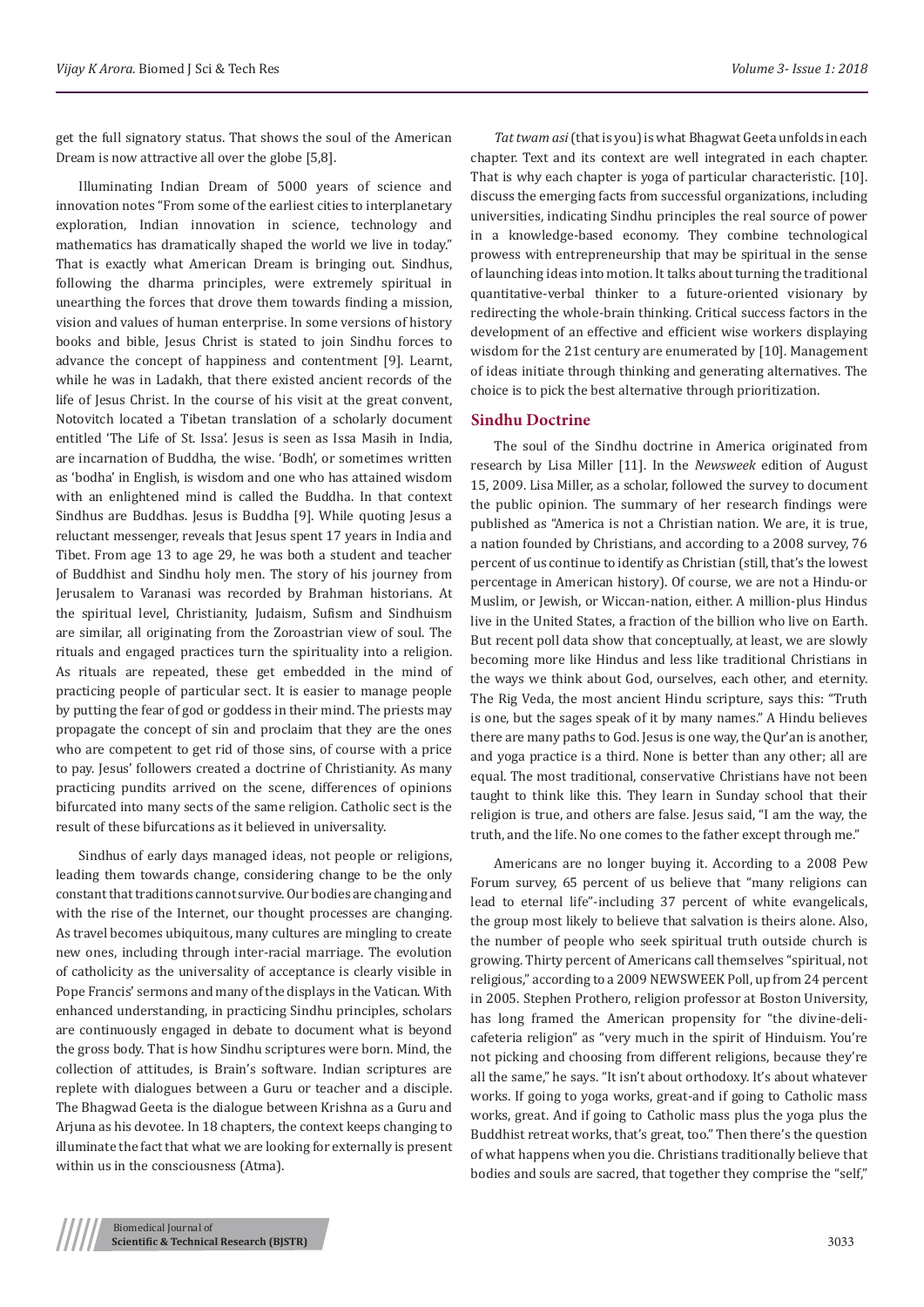and that at the end of time they will be reunited in the Resurrection. You need both, in other words, and you need them forever.

Hindus believe no such thing. At death, the body burns on a pyre, while the spirit-where identity resides-escapes. In reincarnation, central to Hinduism, selves come back to earth again and again in different bodies. So here is another way in which Americans are becoming more Hindu: 24 percent of Americans say they believe in reincarnation, according toa 2008 Harris poll. So agnostic are we about the ultimate fates of our bodies that we're burning them-like Hindus-after death. More than a third of Americans now choose cremation, according to the Cremation Association of North America, up from 6 percent in 1975. "I do think the more spiritual role of religion tends to deemphasize some of the more starkly literal interpretations of the Resurrection," agrees Diana Eck, professor of comparative religion at Harvard. So let us all say "om.""

North Americans have not, we know, openly converted en masse to Sindhuism- even if Elizabeth Gilbert's book [12]. About exploring Indian mysticism, Eat, Pray, Love, has become a hugely popular movie, and the lead actress, Julia Roberts, declared that she is Hindu. The book and the movie has inspired and empowered millions of readers to search for their own best selves. In her early thirties, Elizabeth Gilbert had everything a modern American woman was supposed to want-husband, country home, successful career-but instead of feeling happy and fulfilled, she was consumed by panic and confusion. This wise and rapturous book is the story of how she left behind all these outward marks of success, and set out to explore three different aspects of her nature, against the backdrop of three different cultures: pleasure in Italy, devotion in India, and on the Indonesian island of Bali, a balance between worldly enjoyment and divine transcendence. The point is that Sindhus do not embrace one religion or one process. It is ongoing search for what is right. The dialogue is to find what is right. The argument is to find who is right. Religious scholars embrace arguments in support of rituals; Sindhus embrace dialogue to uncover spirituality [11]. Will read better if Hindu is replaced with Sindhu in the spirit of what she found from her research. That is also authors' vision of Secular America and its Dream that touches the soul of everyone in the free world. In that spirit, most forward-looking Americans are Sindhus, who may be equated to the *Nones* movement in vogue in America. Sindhuism is also the soul of Buddhism as many superstitions were swamping the spiritual values of Hinduism to cater to personal interests of ecclesiastics. Sindhuism is a remedy to accentuate spirituality that comprises knowledge, wisdom, and ongoing reasoning. One may infer that Sindhuism is the soul of Hinduism or as The Pioneer [2]. Pronounces genuine Hinduism [13].

Speech to the World Parliament of Religions in 1893 at Chicago is exemplary. In his opening address, he tried to persuade that Sindhuism is a yoga, the integration, in the true spirit of engineering human thoughts to embrace the one-ness of the Atma, the consciousness around which other factors of human existence revolve or evolve., Vivekananda, in authors' opinion, imperfectly portrayed Hinduism as a religion, in place of what he was preaching as Sindhuism, the spiritual force behind every living being [13]. Through his speeches, tried to consolidate various religions by focusing on Sindhu doctrines [2]. quoting from The Pioneer, an American newspaper of 8 March, 1894, comments, "By far the most important and typical representative of Hinduism was Swami Vivekananda, who, in fact, was beyond question the most popular and influential man in the Parliament [of Religions] on all occasions he was received with great enthusiasm, than any other speaker, Christian or "pagan', the people thronged him wherever he went and hung with eagerness on his every word.

Since the Parliament, he has been lecturing before large audiences in principal cities of United States [of America] and received an ovation wherever he went Never before has so authoritative a representative of genuine Hinduism-as opposed to emasculated and Anglicized versions of it so common in these days-been accessible to American inquirers; and it is certain, beyond peradventure, that the American people at large will, when he is gone, look forward to eagerness to his return…America thanks India for sending him, and begs him to send many more like him." With the rise of Sindhuism as a secular force, it appears Vivekananda thoughts are bring reincarnated. Vivekananda (1863- 1902) was one of the greatest monks of India, who had suggested ways to create a healthy synthesis of the Western Science and Eastern Philosophy. In Vivekananda words [2]. "Teach yourself; teach everyone his (or her) real nature. Call upon the sleeping soul and see how it awakes. Power will come, glory will come, goodness will come, purity will come, and everything that is excellent will come, when this sleeping soul is roused to self-conscious activity." His famous words echo through the heart of Sindhus, "Arise, awake and stop not till you reach the goal".

It is remarkable how Sindhu beliefs, metaphysics and practices have quietly seeped into American culture; without Americans knowing it, they are embracing the American Dream in compliance with the Indian Dream as practiced by the Aryans of Sindh valley through ongoing dialogues. It may be seen as osmosis or diffusion of Sindhuism into American secularism. Yoga studios, meditation centres, vegetarian restaurants and ayurvedic health spas, all have roots in Sindhuism. Even Buddha was a devout Sindhu who challenged the evolved Hindus. He was considered an atheist and was chased out of India. He became Buddha after acquiring *bodh*  the wisdom that is true enlightenment. In this context, science and spirituality overlap as both are searching for truth. Sindhuism, as what *Nones* believe, brings us closer to enlightenment or salvation. It gives us incredible freedom to think or reason out through dialogue. It does not make one less a Sindhu because one worships plants or the sun in as far as one recognizes the all-pervading consciousness present in these objects. It sets one on the right path through thinking, deliberation, meditation, and integration (This is yoga!) with the transmigrating soul and ever-present timeless Atma.

#### **Avatar-the Reincarnation**

Mark Barian [14]. Resident teacher at Arsha Bodha Centre, gives a clear description of the transmigrating soul from one body to the other. '*Arsha'* means coming from the rishis (sages) and '*bodh*' or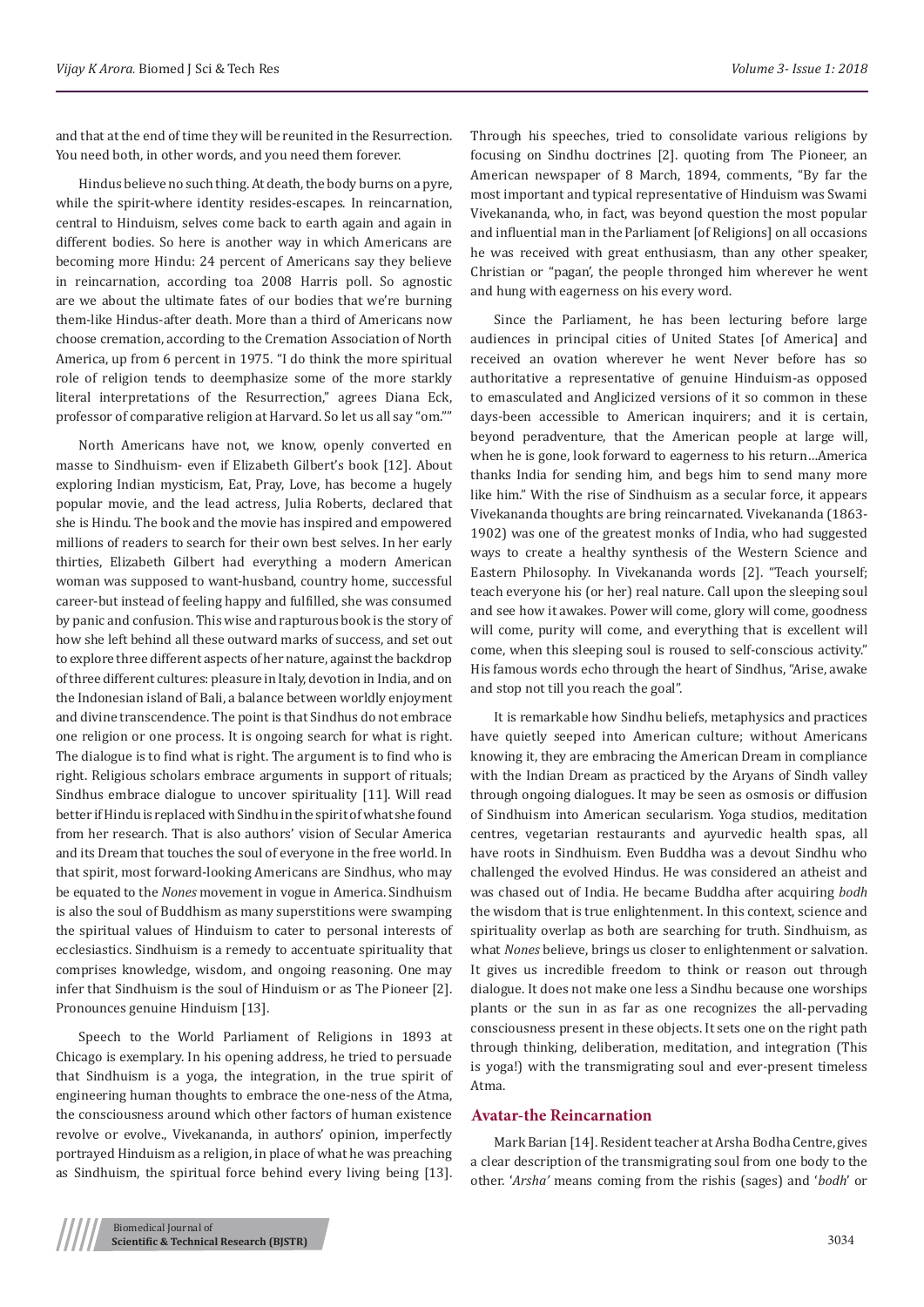'bodha' is wisdom. His name was changed to Swami Tadatmananda (one who believes in the bliss of Atma) when he embraced Sindhuism, 'Swami' meaning 'master'. Two metaphors mentioned by [15]. Deal with the concept of the soul's identification with the subtle body. In one metaphor he used in a You-Tube video as shown in (Figure 1). The Sun is portrayed as Atma the causal body; this may be seen in the analogy of a barrel of water. The water in the barrel is the subtle body from which the Sun rays are reflected or absorbed. The barrel holding the water is the gross body. The barrel is simply a piece of wood that is without value if it has nothing to hold. The water gives its value. The water, the subtle body, can be transferred from one barrel to another as the old one is discarded and a new one put in its place. The old one may be discarded because the wood has perhaps rotted and the barrel has become leaky and is no longer able to hold water. Water, the subtle body, escapes. It is possible for the water to reflect or absorb the rays of the Sun (analogue to causal body, the Atma) through the presence of the subtle body. The barrel the gross body finds its usefulness only when the subtle body is present in order to feel the presence of the Sun, the causal body.



**Figure 1:** A metaphor displaying the Sun as causal body the all-pervasive consciousness, the reflection from water in the barrel the subtle body that can travel from one barrel to the other one, and barrel the gross body.

Similarly, the brain, the gross body, finds its existence through the mind, the subtle body. Prana, the power of walking and talking, is the causal body. The five senses that each human being possesses are subtle. The sensors are the eyes (sight), ears (hearing/listening), tongue (taste), nose (smell), and hands (touch). The subtle body travels from one body to the other as one dies and is reincarnated. Atma does not travel, it is stationary ever-present or timeless. So far as the subtle body is present in the gross body, one is alive. Similarly, the brain is gross, but the mind and thought patterns that programmers the brain is subtle. One may call the mind the soul of the Brain. It is the subtlety where happiness resides and one attains *Sat Chit Ananda.* 

In the second metaphor in his You-Tube Video, as shown in (Figure 2). Swami Tadatmananda brings out vividly the concept of subtle and gross by comparing computer software and hardware. Gross comprises the power supply, the central processing unit (cpu) and the hard disk. The power supply is the heart of the gross body that is computer, while the tangle of wires is the arteries and veins, the CPU is the brain, and the hard disk is the memory. The gross body the computer will have no function without the software, the

subtle the soul of computer hardware. A one-pound hard disk with a capacity of 20 GB will not weigh more as more software is added to it as the software is subtle. If the computer is not plugged in, it will not work. Electricity is the all-pervasive consciousness that operates the computer, allowing the software to become accessible. Nothing will happen if the computer lacks software even if the computer is plugged in. Old computers (gross body) that do not work are discarded and the software that gives them a function and purpose is then transferred to a new computer.



**Figure 2:** Metaphor displaying electricity as causal, software as subtle, and hard disk as gross.

In the same way, the soul, the subtle body, and travels as software from one computer to another is transferred to the new one as old hardware becomes obsolete or dies and is replaced with new hardware. Even the soul, the software, has to be renewed from time to time; we call this procedure an upgrade. So too the programming of our brain as the times change need to be upgraded; this we now call change management. Reincarnation is the belief that the soul is reborn in many, many lives as it transmigrates from one body to another after death. Knowing this, we approach death as a meditation and a spiritual opportunity. It is disastrous that modern science disjoints the triads, gross-subtle-cause, as understood in Sindhu philosophy. In fact, medical training should include the inter-dependence of the triads in practice [16].

Damasio in his superbly written and scientifically sound book entitled, *Descartes' Error,* corrects Rene Descartes, the famed French mathematician, by linking the subtle and the gross. Descartes believed that the gross did not need the subtle to function, heightening respect for machine-like qualities of the body, a concept that is part of modern medical training and hence the cause of many ill-conceived notions. The most frustrating fact of modern science, as elaborated by Benson [17]. Is that it stays pegged to the question, "What we are made of?" The answer is always the looks of, the cells, and the bones of the gross body. The subtle body comprises a rich gamut of moods and ideas, passions and values that run through it like signals that are sometimes corrupted by noise from other factors. The goal is to keep the signal-to-noise ratio high so that the subtle body signals have their chance to propagate without added noise. The causal body is a mystery that to a certain extent, is organically controlled, which is in fact energizing the whole universe. The energy drives living entities. This non-identification of the causal body has given birth to various religions that may perceive the causal body as a god or goddess or variations of such beings. Some may even call it the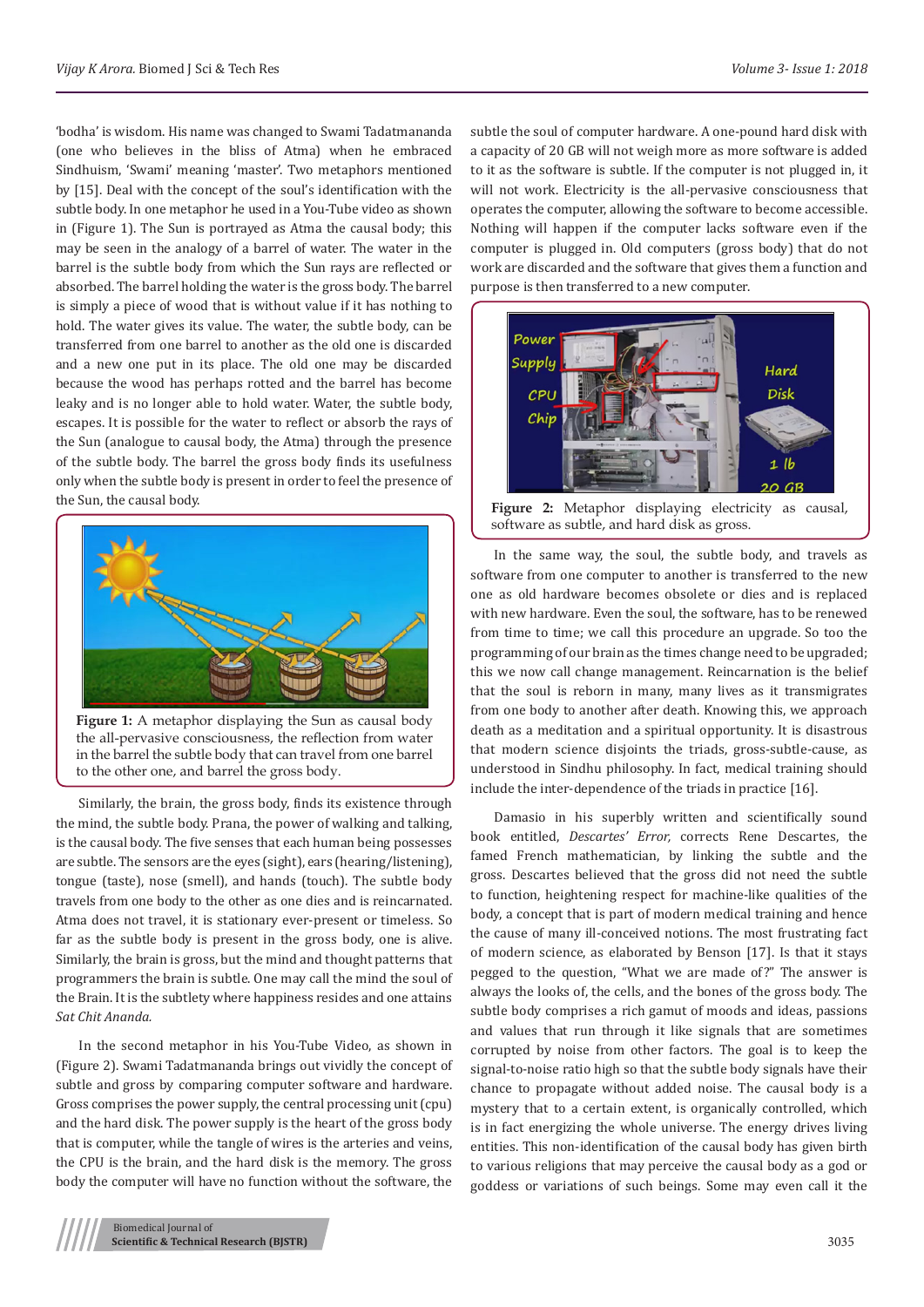placebo effect powered by affirmative belief: "Yes, I will recover. I am capable of healing myself." From its Latin root, 'placebo' means "I shall be pleasing or acceptable," which applies equally well for care-givers and receivers, again in the spirit of Sindhu dialogue. Just like as our subtle body can perceive wellness (placebo), it can also perceive sickness and death (nocebo). Such an effect is termed psychosomatic. Sindhu principles promote the concept of placebo.

## **Roots of Wisdom**

Wisdom originates from correct application and management of knowledge. The path of gaining wisdom starts with collecting the data through research, categorizing the data to get information, and putting the mind into it to gain knowledge. The knowledge is of little use unless it is applied. The wisdom arises from spreading knowledge in time and space domain, when and where needed (Figure 3). Explains how collected data can become information when it is categorized. Knowledge is derived from the information engineering. Enhanced understanding leads us to wisdom. The wisdom leads to self-management. Self-management is the key in building relationships. An enlighten manager will provide strong leadership in propagating a goal-driven engineering process an engine of invention, innovation, and growth. The needs of a healthy human enterprise ought to take priority over wealth creation. Management by walking, travelling or exploring exposes one to disapprovals. However, that is the soul or sole purpose of discovering serendipity. The word serendipity also arises from the Indian text and context. Sri Lanka, once a part of Greater India, was once the golden island (swarna dip). The discovery of Sri Lanka by traders is termed serendipity after swarna dip. Serendipity became exploration of gold (what is valuable) from what is trash. Although some of life's lessons are learnt in carpe diem (seize the day), other lessons become apparent only after the moment has passed. Americans are investing heavily in the practice of yoga as an integrative lifestyle where prana (the lifeline, sometimes called *'soul*' or in its infinitive form '*Atma*'), mind, and body are integrated into the timeless infinite which most mortals refer to as God or Goddess.



(Figure 4) Indicates how hostility reduces the power of reasoning, while synergy multiplies the benefits Human wants are insatiable and resources on planet Earth are constrained. This is in fact a principle of the Theory of Constraints on how to manage

oneself as resources at the disposal of any human beings are limited and sometimes restricted. Global warming is one ongoing issue in the international arena where Earth resources are limited and their flagrant use is causing unwanted weather patterns. The engineering design is a paradigm of managing constraints in the light of limited resources, both material and human. 'Engineering' word has its origin in ingenious from Latin. An engineer-entrepreneur [10], Is an engine of growth, driving several compartments as he or she does multitasking. Here, comes the soul of management that is centered on a given person. Every living human being has a quality in him or her that needs to be honed to be a good manager. The eastern philosophies from Indo-China propagated to America have become embedded in the theory and practice of organizational behavior. Professionals not so successful in their country of birth achieve remarkable success on migrating to America and creating an American Dream for themselves and for all others in their circle of influence as they synergies. That is why America is the land of opportunity. Where else in the world would one find such a fusion of the best in the world? Here, immigrants get an opportunity to practice simultaneously the text (the soul of management) and context (entrepreneurial environments in which the text will be utilized) [18]. In an article in *Physics Today* of August 2007 on p. 49 concluded, "The practice of religion must be a matter of choice for the individual, not enforced by the state. This leaves secular humanism, based on common sense and the principles of logic and reason, as our only reasonable choice for governance and progress. Being scientists, we understand this easily. The task is to persuade those who do not." Hoodbhoy's statement has omission that Sindhu principles are not understood even by the scientists. Scientists and engineers even though expected to synthesize ideas for assimilation, are hostile on a number of incidences reported. They create glitches by ignoring spirituality or the soul, the subtle body, in favor of gross. The fake data or unsupported conclusions are shown to give what [19].

| Types of interaction | Math formula            | Outcome        |
|----------------------|-------------------------|----------------|
| Synergy              | $1 + 1 = 3, 10, 100$    | Transformation |
| Compromise           | $1 + 1 = 1\frac{1}{2}$  | Transaction    |
| <b>Defensiveness</b> | $1 + 1 = \frac{1}{2}$   | Contention     |
| <b>Hostility</b>     | $1 + 1 = -1, -10, -100$ |                |

Figure 4: Hostility to synergy with stated positive or negative outcomes.

Call sits an impure science. This impure science creates a lot of anomalies. Ignoring the testing of an O-ring in space shuttle Challenger resulted in its blow-up in space, for example. Bell charges that all aspects of our welfare, social and military infrastructure are threatened by extensive fraud, secrecy and fierce competition for research funds from government and industry. While whistleblowers are penalized, he notes, especially for exposing such costly fiascos as the space shuttle and the Hubble telescope, control measures-e.g., replication, peer and journal reviewing--are prone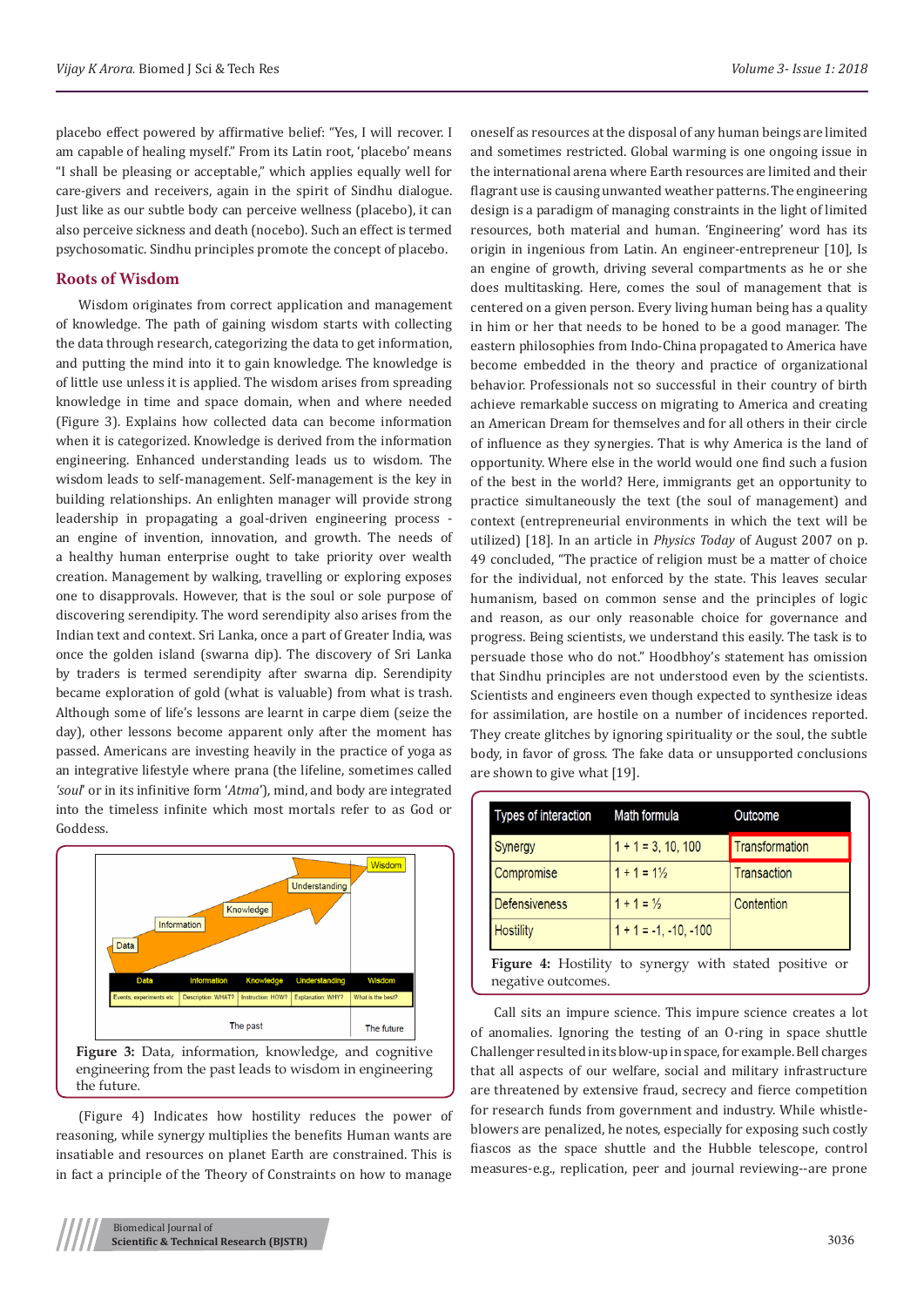to abuse, as are the grant-awarding procedures of the National Science Foundation, the Pentagon and Congress. Among the author's sometimes over-detailed examples--such as the case of scientific data faking which forced Nobel Prize winner David Baltimore to resign the presidency of Rockefeller Institute-Bell also condemns drug companies for gross violation of FDA regulations. The author's very tentative solutions call for excluding peers from investigations, providing increased protection for whistle-blowers and meting out stiffer penalties for offenders. Ignoring the existence of Atma makes one chase wealth without evaluating its context or values. The media, perhaps, are to blame in labeling wealth the key success factor over and above spirituality. That is why the 10 richest people gain more prominence than the 10 most spiritual people.

Intelligent design is one such contemporary issue that is being debated at the crossroads of science, engineering and spirituality where sometimes Einstein's secular thoughts are shared in scholarly discourses [20]. A well-known writer and secular Guru tried to reconcile Sindhuism and secularism with modern science. Chopra deepened his theme of the healthy-soul-healthy-body link by examining the mysterious phenomenon of spontaneous remission of cancer. Using quantum physics as a means of understanding the subtle-gross-cause connection argued that consciousness (Atma) is the basic foundation of nature and the universe. Separation of church and state is not the same as separation of awareness (divine presence) and the state. A critical mass of Sindhus who band together in their spiritual and secular worldview can defeat the age-old addiction to war and turf protection that continues to create mass suffering. In Chopra's reconditioned words on p. 24, "It's time to rescue intelligent design from the politics of religion.

There are too many riddle not yet answered by either biology or the religious doctrines and by debating them honestly as Sindhus, without preconceived conclusions, yoga and meditation engineering could take a huge leap forward." When we think of success and wealth, what comes to our mind are our material comforts and their abundance buried therein. While such comforts are an integral part of success and wealth, they are meaningless without a consideration of spiritual happiness. True success means material and financial wealth coupled with enjoyment of life's journey, a continued expansion of happiness, and the progressive realization of worthy goals. In the American Dream, freedom of expression is enjoyed and a dialogue can continue to distinguish right from wrong without imposing any threat or death sentence on anyone. The times have changed the acceptance of those freethinking ideas.

This framework of free expression encourages constructive dialogues to discover one-self by the self and for the self by continued enquiry into the processes of human evolution and revolution. Ancient wisdom encourages continued dialogue (iztihad in Arabic and swanda in Sanskrit) that all people and organizations must embrace in response to the changing times as new discoveries come to light. It may be called change management, transformation engineering or renewal science; whichever term will fit the Endeavour well. An effective exchange of ideas in managing knowledge at the crossroads of science, engineering, management and spirituality is a must for all stakeholders. The emerging facts from successful organizations indicate that the real source of power in a knowledge-based economy is the management of ideas. The choice is stark: educate, innovate or evaporate. The assurance of life, liberty, and pursuit of happiness for all Americans (even non-Americans living in the USA and elsewhere) is contained in the Declaration of Independence.

Equal-opportunity principles using diverse talents made America the most powerful nation on planet Earth. The principles of equal opportunity were crafted after the nation went through a wretched history of slavery and fighting for women's rights, including suffrage, segregation, etc. The civil war and recent dialogues on confederacy are some of the elements that teach us equal opportunity principles. America's leadership has been of great value to the world, but is being questioned under the leadership of President Donald Trump and Russia's interference in deciding the election outcomes, as reported in the media during February 2018. Sindhuism in America actually inspires people to love their fellow men and women and motivates them to serve humankind gladly. Albert Einstein said, "The goal of a religion is to develop free and responsible individuals so that one may place one's powers freely and gladly in the service to humankind." A spiritual framework with a soul in a secular setup is a personal relationship between the creation and the creator, whether or not a person belongs to an organized sect.

A religion respecting Sindhu forces of nature can combine the one-ness or non-duality (Atma) of classical Sindhuism with the spirit of equality of Islam and the spirit of service of Christianity, for example [11]. Assimilates this concept very well. The choice is for people to decide whatever works for them. America became the world's role model in part because of a political system that recognizes individual rights and responsibilities in maintaining a free and moral society. Even today, Americans hold on to a personal ethical system that emphasizes honesty, personal responsibility, tolerance, and good citizenship. However, a system putting unusual demand on individuals, undermine their ethical behavior and hence the quality of their work. Even Japan, well-known for its Total Quality Management, is facing a quality breakdown as its workforce is subjected to stress and manipulations. A strong correlation between the quality of a person and the ethics (dharma) he/she holds to has been shown. If one generalization about leadership and change is to be made, it is this: no change can occur without willing and committed followers. It is the internal drive of a disciplined people that drives an organization of the people, by the people, and for the people.

*Dharma* is a profound word in Sanskrit expounding on ethical conduct. However, it is wrongly translated as 'religion' even by Indians who are exposed to Sanskrit. An ethical problem can be solved just like an engineering problem. The VCR (V for Values and Virtues, C for Consequences and Contingencies and R for Rights and Responsibilities) paradigm developed at Carnegie-Mellon University is one possible platform for the solution of an ethical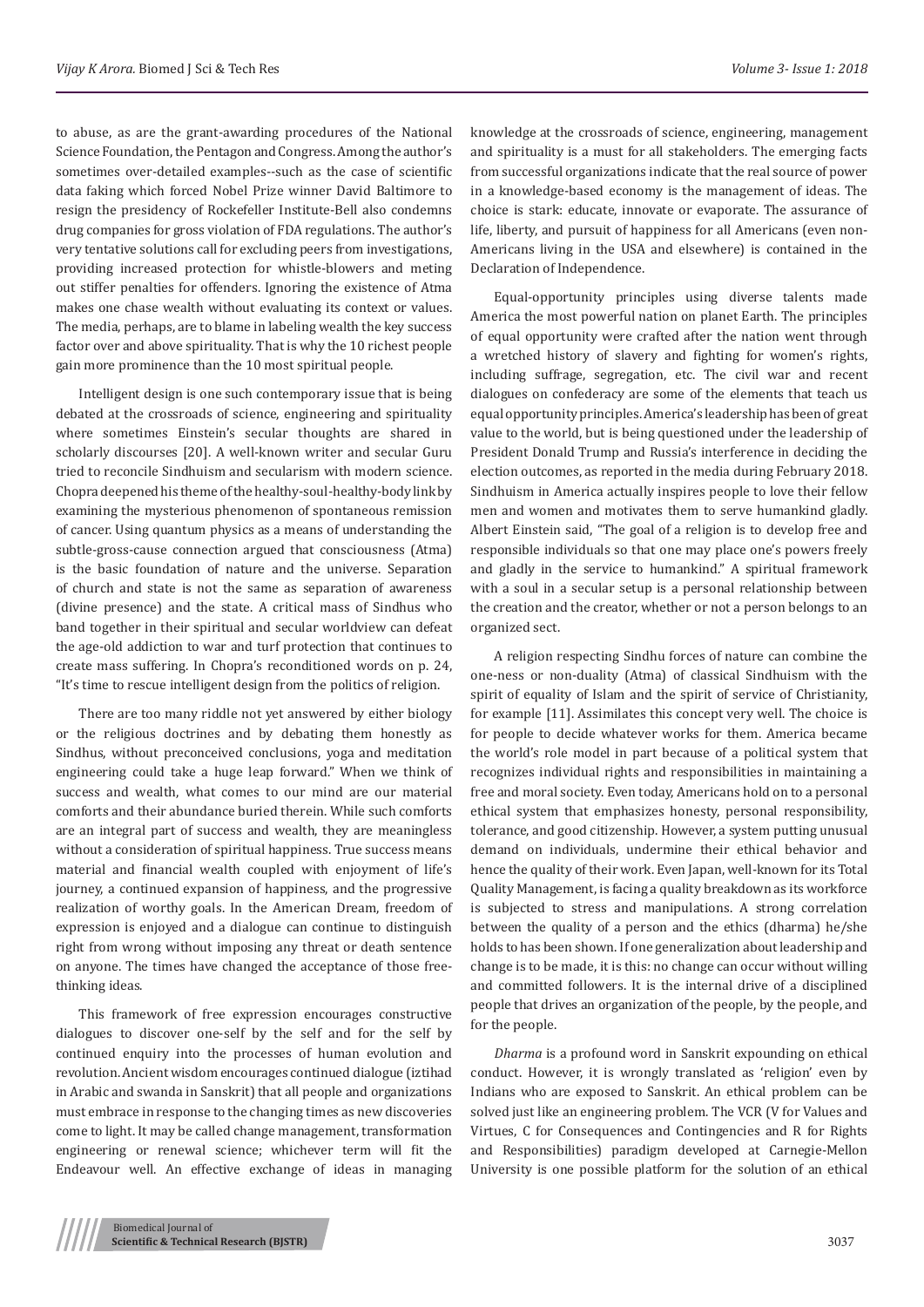dilemma. The VCR paradigm allows one to evaluate an action before executing it, as stipulated by the law of dharma. It gives a platform for an individual on which to assess values and virtues of the community one lived in prepares him for possible consequences of his actions with associated contingency plans. The R in VCR gives the rights of decision-making to those who take the responsibility for their actions. In training professionals on work ethics, the emphasis should be on finding ways to build strong character in professionals or the organization they serve with the intention to build trust and enhance trustworthiness among the stakeholders. After all, an efficient and reliable economic and political system is always based on a moral foundation. This principles-based leadership approach not only enhances our effectiveness, but it also creates a healthy society that will judge professionals by their contributions to humanity.

## **Engineering the Future**

Working in teams and following a directed approach towards problem solving, professionals will improve not only the standard of living, but also the standard of life for all their customers and for others who are yet to come within their circle of influence. Standard of life means feeling the subtle body or soul in a person (including one's 'self'). In an ancient Indian dialogue between a teacher and a pupil entitled Tatavabodha (essence of wisdom), the discriminating power between nitya (timeless or ever present) and anitya (transient or time-bound) is enlightened. This scripted dialogue climaxes three levels of gross-subtle-causal of any human being. Each one of us is recognized by the gross body, made of five original elements: earth, air, water, space and fire (temperature). It is endowed with six fold modification: it exists, is born, grows, undergoes modifications, decays and dies. It has five sensors of perception: the ear, the skin, the eye, the tongue and the nose. Utilizing these sensors, we can use the subtle body for effective communication, thereby improving the standard of life. The causal body is that which is indefinable and without any beginning. It is the cause of two bodies (gross and subtle). It is that superpower from which all religions originate and description of god evolved in its present varied forms. That is timeless Atma (sometimes loosely defined as 'soul') and forms a common thread among all living beings and drives us all. In that context, we are all engineered entities. In search of innovation to enhance creativity, synthesizing the artificial forces of humans and the divine forces of nature will play an active role and become the yoga, the integration. As natural (God-made) and artificial (man-made) processes are understood and synthesized, there will be even greater need for a programmed approach while solving problems in the natural habitat of organizations anywhere in the World [21]. As we conclude grosssubtle-causal amalgamation to paint an expression of the self, we should contemplate the following resolutions for personal and professional success:

a. While planning for success, each one should consider himself or herself a contributing member of a larger enterprise. Our success is driven by how we talk, look, write, listen, create ideas, solve problems, motivate, persuade, lead, organize,

handle anger and other negative emotions and deal with power figures and other organizations. In this capacity, we will be connoisseurs of talents, more curators than creators. Add motive and determination to achieve a goal, and we will progress towards that goal.

b. We will get out of our cubicle by communicating effectively with people who may or may not think and operate the way we do. We must realize that human nature is such that silence is deafening and curiosity overwhelming. The silence of a person is an indication that he or she is shaken psychologically and emotionally for a variety of reasons. We can ignite the curiosity in a silent colleague who is identified as not participating with enough enthusiasm. It is like creating resonant behavior by matching the 'frequency' of the driver with the driven.

c. We should keep on reminding ourselves as to what is important in engineering our future. Not only will we produce quality attributes among our 'customers', we will also create a quality educational organization by relating to our colleagues and by forming effective and efficient teams. Here by 'customer' we mean whosoever is in our circle of influence. As members of a team, we should remain intimate allies of our colleagues and peers at large. We may not have the loudest voice but we should have the most attentive ears. The ingredients are a combination of our competence, commitment, caring, fairness, candor and generosity.

d. We should harness the tremendous informationprocessing capability of our three-pound three-quart-sized internal computer, our brain, estimated to have about 17 billion bytes of storage and operating at 100 times the speed of computers. We should not waste this powerful knowledgemanaging resource for self-cancellation of our own endeavors with our own selfish motives. We should enhance the creativity of this nature-given resource with a value system to give all stakeholders what they need to succeed and live a meaningful life. We should use our mind-powered software to soul the brain's hardware.

The integration of gross-subtle-causal forces as practiced on the Silk Route that extended from Mediterranean to China is now being recognized as we unite science and spirituality. Perhaps one way of bringing peace, prosperity and intellectual growth to the planet is by reviving the cultural cohesion of the Silk Route model of cosmopolitanism. The Chinese were intrigued by invoking those secular forces by practicing the principle of gross-subtlecausal integration for political empowerment, consolidation of power and the well-being of people. Mantra chanting is repetition of noble vibrations and feelings. We are what we repeatedly do to gain excellence. Combining power with virtue was a new concept for oriental countries, where Buddhism was welcomed. It still continues to be a divine force in Japan as Japanese feel ashamed if quality of the product or service is not good. Japan has grasped the concept of Total Quality Management. Buddhism provided the cohesive culture and is cosmopolitan.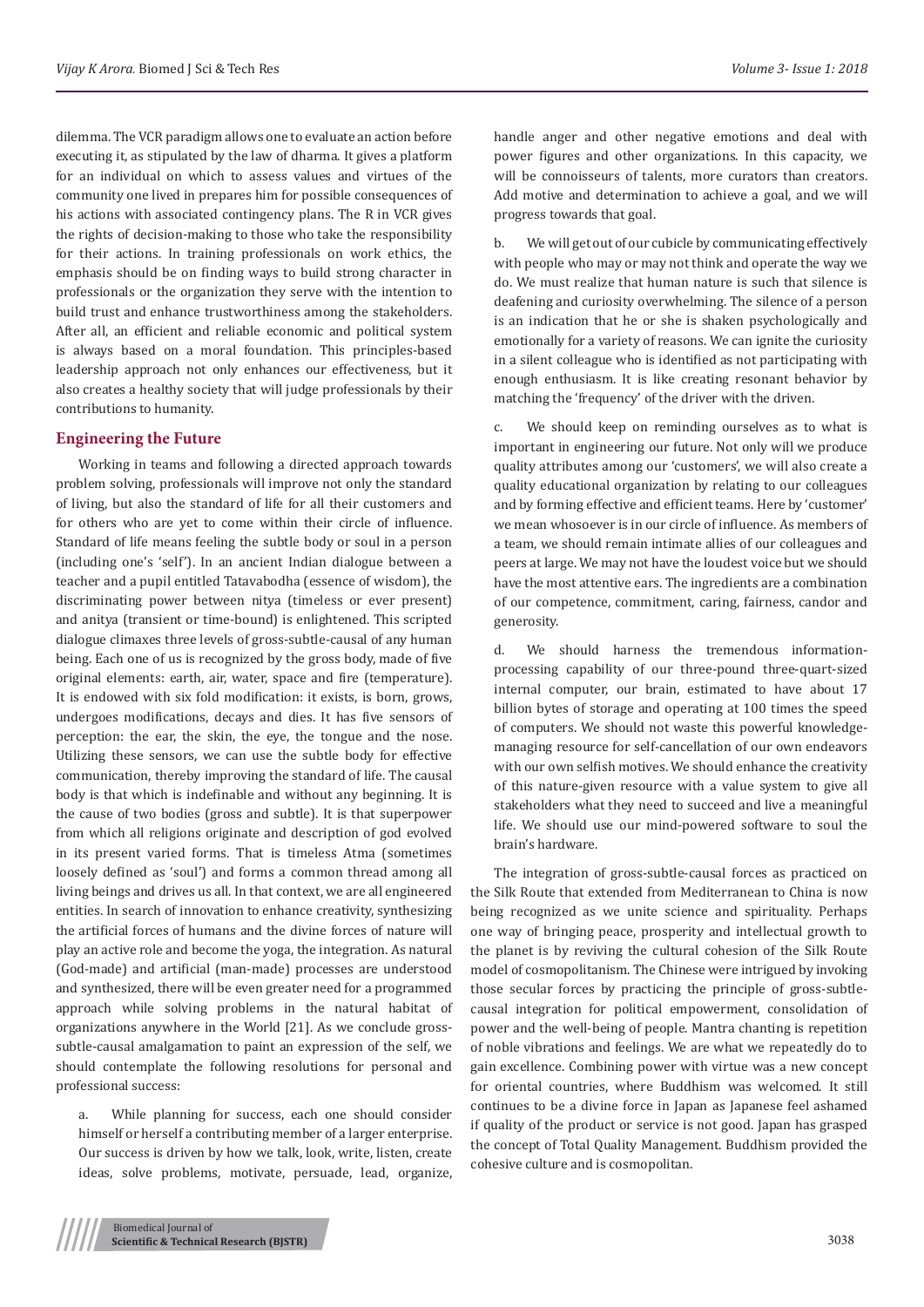It is indeed gratifying to discover one's own 'Silk Route' through the discovery process of thinking about possible alternatives and consequences. Gratitude has become a great attitude lifting us to greater altitude. Gratitude means counting our blessings, being thankful and acknowledging everything that we received on our custom-made Silk Route. It is living our life as if everything were a miracle and being aware non-stop of how we have been blessed by others. Gratitude shifts our focus from what our life lacks to the richness that it already enjoys. As simple as it sounds, gratitude is actually a multi-faceted emotion that requires self-reflection, the ability to admit that one is dependent upon the help of others and the humility to realize one's own limitations. Buddha's bounty is ever present on habitually grateful people as all are children of God; being male or female does not matter as God itself is love for all, a concept that cannot be defined through figures or words. Buddha is a symbol of any wise person. It is that wisdom that removes ignorance and makes us enlightened. In that spirit, we are all Buddhas in discovering the truth [21]. Has many hilarious ways to describe human folly by not recognizing the Sindhu principles.

#### **Final Word**

Both science and spirituality are designed to discover truth through the process of enquiry, dialogue, teamwork, sanctity and open communication without any fear of retribution in the Final Word chapter of his book cited what Buddhists chant:

- a. Buddham Sharnam Gachammi (Be in the protection of embodiment of wisdom)
- b. Dharmam Sharnam Gachammi (Be in the protection of ethical conduct)

c. Sangam Sharnam Gachami (Be in the protection of noble people

In the spirit of following the path of righteousness, following advice is in line with the Sindhu principle to fire the soul into action:

a. Sindhu Bhav (Be an ocean of wisdom)

b. Dharmam Char (Follow the path of righteousness or ethical conduct)

c. Yogastha Kuru Karmani (Establish yourself in total integration of gross-subtle-cause, to perform an action and any action)

The first set is the vision of Buddhists to seek refuge (sarangati in Sanskrit). The second set is action with a vision on what needs to be done to be a devout Sindhu. As Joel Barker said, "Vision without action is merely a dream; action without vision just passes the time; vision combined with action changes the human enterprise."

Combining vision of the sages with our continued actions, following the dharma principles, will bring us closer to eternity. After all, it is our Great Attitude of Gratitude, not our Aptitude that will take us to a Greater Altitude for the shukhasam srira (soul) to connect with the causal srira (Atma, the consciousness). Research has shown that habitually grateful people have more energy, optimism, social connections and happiness. They earn more money, sleep more soundly, exercise more regularly and have a stronger immune system. We should practice Namaste (I bow to the divinity in you) with gratitude [22]. Namaste is a new word that crept into the American dictionary. Its spiritual meaning is, "when you meet anyone, treat the event as a holy encounter." We should make every encounter we have today or tomorrow an opportunity to see the divine within ourselves and others by saying Namaste [23-28]. Give converging paradigms in behavioral and social engineering in shaping human thought processes in selfmanagement and managing people around the self.

#### **Acknowledgement**

The connection of science and spirituality arose during VKA's Asia travels when he was a distinguished visiting professor at the University Technology Malaysia 2007-2015. He expresses his heartfelt gratitude to then Vice-Chancellor Zaini Ujang (now Secretary General, Ministry of Energy, Green Technology and Water) for showing his leadership in inaugurating case studies as are done in the Harvard Business School. The Director General, Siti Hamisah, at the Malaysian Ministry of Education and erstwhile UTM Deputy Vice-Chancellor deserves special words of appreciations for sharing some of the ideas contained in the paper. Ujang's office created the graphics contained in the paper. Giving thanks to Ujang and Hamisah is more than just a polite move: It is transformation of our mood, outlook, and health too (keeping authors young and vibrant in generating ideas). We are counting our blessings in knowing them and working with them in bringing Malaysia to the World at large. The authors are indebted to Swami Tadatmananda in pointing us to his downloadable You-Tube video with its clear explanation of the transmigrating soul. His clarity of explanation of the gross and subtle body and the cause of human existence is beyond parallel. The authors also thank Arsha Vidya Gurukulam [\(http://www.arshavidya.org\)](http://www.arshavidya.org/) in Saylorsburg, Pennsylvania, USA, in bringing to America the vast heritage of the sages whom we designate Sindhus. The authors benefitted from the lectures of Swami Dayananda Sarasawati (deceased) who was conferred the title of Padma Vibhushan (posthumously) by the Prime Minister of India, Narendra Modi. Swami Tadatmananda (previously Mark Barian) was a student of Swami Dayananda Saraswati along with each of the authors in learning the Sindhu doctrine stated here. It was taught as 'Vedanta' (the end of the Vedas) or the Final Word of the Vedas or the Vision of the Vedas.

#### **References**

- 1. History (1492) Columbus reaches the New World.
- 2. [Shuddhidananda Swami \(2012\) Vivekananda as the Turning Point: Rise](https://shop.advaitaashrama.org/product/vivekananda-as-the-turning-point/) [of a New Spiritual Wave. The Pioneer, An American Newspaper, USA.](https://shop.advaitaashrama.org/product/vivekananda-as-the-turning-point/)
- 3. [Garten Jeffrey E \(2006\) Really Old School. Page A19 of the New York](http://www.nytimes.com/2006/12/09/opinion/09garten.html?ex=1166331600&en=4171c5ec7d0ff35e&ei=5070&emc=eta1) [edition with the headline.](http://www.nytimes.com/2006/12/09/opinion/09garten.html?ex=1166331600&en=4171c5ec7d0ff35e&ei=5070&emc=eta1)
- 4. (2008) Sunday Post, Lord Macaulay's Speech on Indian Education: The Hoax & Some Truths.
- 5. [Arora N, VK Arora \(2015\) Life-Long Education for the Global Workforce](http://web.a.ebscohost.com/abstract?direct=true&profile=ehost&scope=site&authtype=crawler&jrnl=01287702&AN=102029713&h=jy1GZvO5H1Hy5cQMyuetwOnU4jvP56G2Y%2b43lBSrJGIoAvEaBiYUg9uxnlIqwhdYcvLJSPTOdUDksZggrmZNUg%3d%3d&crl=c&resultNs=AdminWebAuth&resultLocal=Er) [in the Socio-Engineering Age. Pertanika Journal of Social Sciences and](http://web.a.ebscohost.com/abstract?direct=true&profile=ehost&scope=site&authtype=crawler&jrnl=01287702&AN=102029713&h=jy1GZvO5H1Hy5cQMyuetwOnU4jvP56G2Y%2b43lBSrJGIoAvEaBiYUg9uxnlIqwhdYcvLJSPTOdUDksZggrmZNUg%3d%3d&crl=c&resultNs=AdminWebAuth&resultLocal=Er) [Humanities 23\(1\): 3-27.](http://web.a.ebscohost.com/abstract?direct=true&profile=ehost&scope=site&authtype=crawler&jrnl=01287702&AN=102029713&h=jy1GZvO5H1Hy5cQMyuetwOnU4jvP56G2Y%2b43lBSrJGIoAvEaBiYUg9uxnlIqwhdYcvLJSPTOdUDksZggrmZNUg%3d%3d&crl=c&resultNs=AdminWebAuth&resultLocal=Er)